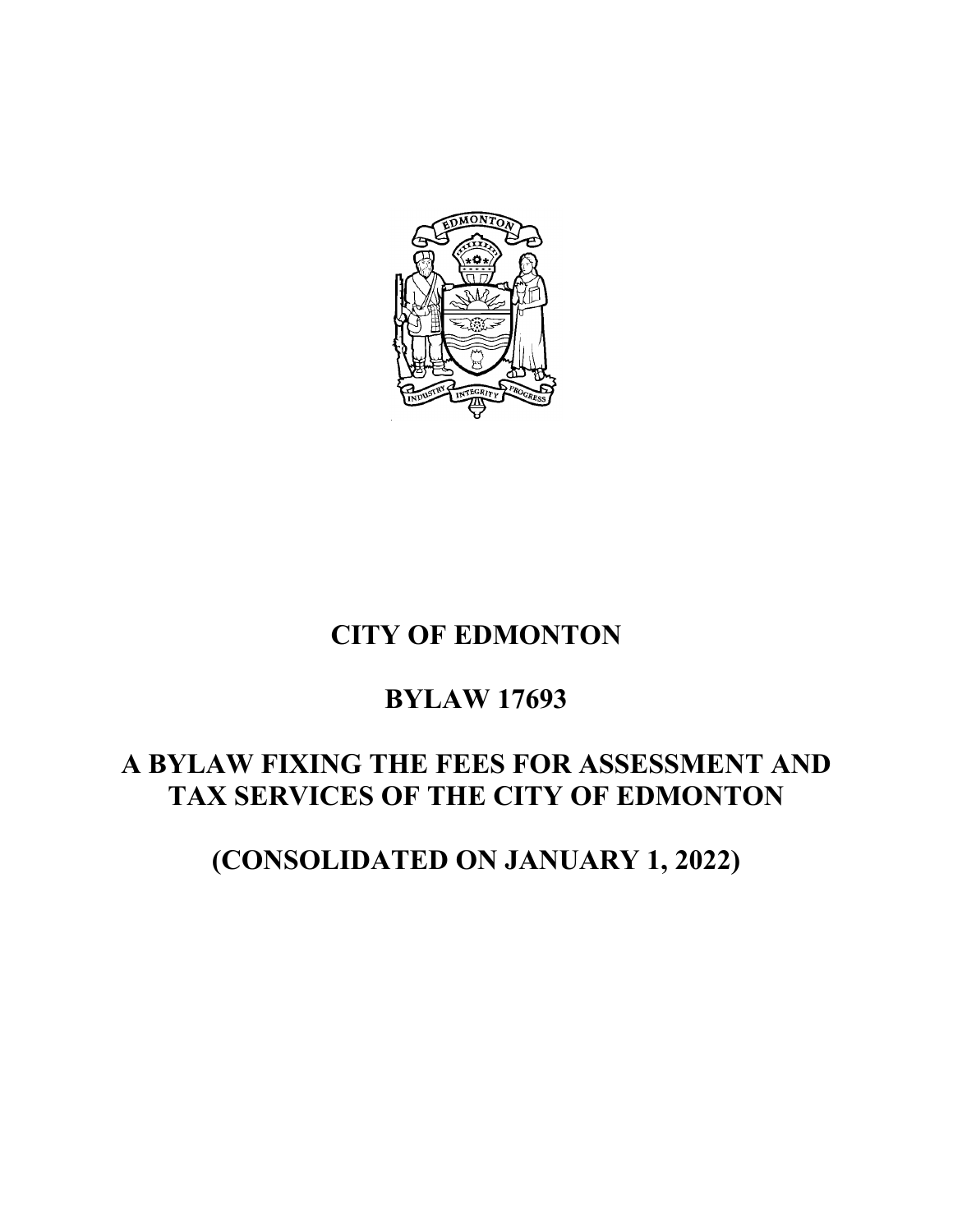#### **THE CITY OF EDMONTON**

#### **BYLAW 17693**

#### **A BYLAW FIXING THE FEES FOR ASSESSMENT AND TAX SERVICES OF THE CITY OF EDMONTON**

**Whereas**, pursuant to sections 7, 299, 300, 301, 307, and 350 of the *Municipal Government Act*, R.S.A. 2000, c.M-26 (MGA), as amended, Council may pass bylaws dealing with the fixing of fees for assessment and tax services;

And Whereas, pursuant to section 93 of the *Freedom of Information and Protection of Privacy Act*, as amended, the City of Edmonton may set fees payable to the City for services provided under the Act and Regulations;

Edmonton City Council enacts:

#### **PART I - PURPOSE, DEFINITIONS AND INTERPRETATION**

| <b>PURPOSE</b>                            | 1 | The purpose of this bylaw is to establish the fees and charges for<br>providing tax searches, tax certificates, and other services of the<br>City of Edmonton Assessment and Taxation Branch. |                                                                                                                                         |
|-------------------------------------------|---|-----------------------------------------------------------------------------------------------------------------------------------------------------------------------------------------------|-----------------------------------------------------------------------------------------------------------------------------------------|
| <b>DEFINITIONS</b>                        | 2 | In this bylaw, unless the context otherwise requires:                                                                                                                                         |                                                                                                                                         |
|                                           |   | (a)                                                                                                                                                                                           | "Assessed Person" has the same meaning that it has in<br>Section 284 of the MGA;                                                        |
|                                           |   | (b)                                                                                                                                                                                           | "Assessed Property" has the same meaning that it has in<br>Section 284 of the MGA;                                                      |
|                                           |   | (c)                                                                                                                                                                                           | "City" means the Municipal Corporation of the City of<br>Edmonton;                                                                      |
|                                           |   | (d)                                                                                                                                                                                           | "Council" means the Municipal Council of the City of<br>Edmonton;                                                                       |
|                                           |   | (e)                                                                                                                                                                                           | "Person" includes an individual, partnership, association,<br>corporation, trustee, executor, administrator or legal<br>representative. |
| <b>RULES FOR</b><br><b>INTERPRETATION</b> | 3 |                                                                                                                                                                                               | The marginal notes and headings in this bylaw are for reference<br>purposes only.                                                       |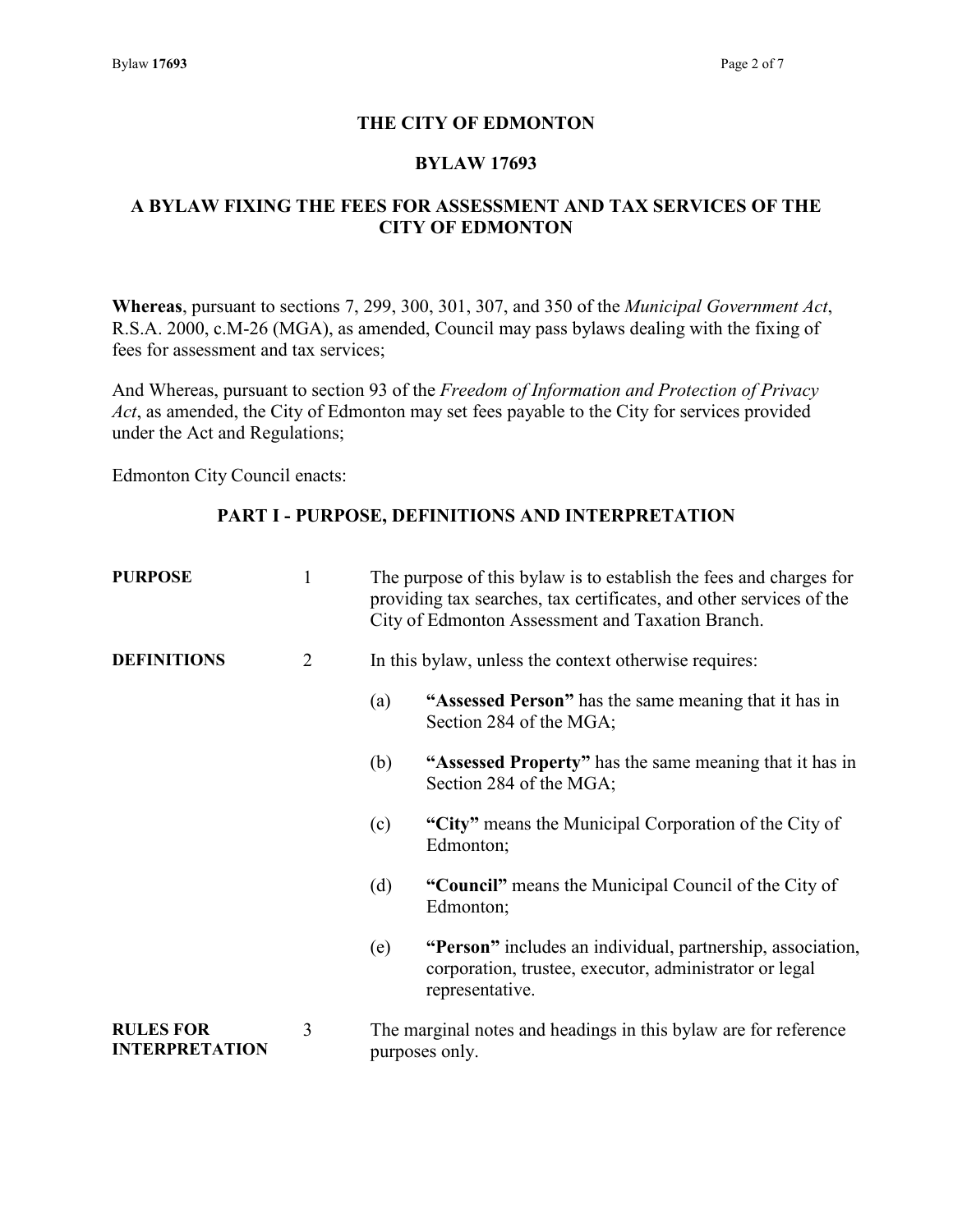### **PART II - FEES**

| <b>FEES</b> | $\overline{4}$ | Fees and charges for assessment and tax services shall be in<br>accordance with Schedule "A" to this bylaw.                                                                                                                                                                                                                                                                                                                                                                 |
|-------------|----------------|-----------------------------------------------------------------------------------------------------------------------------------------------------------------------------------------------------------------------------------------------------------------------------------------------------------------------------------------------------------------------------------------------------------------------------------------------------------------------------|
|             | 5              | (1) An Assessed Person is not liable for payment of the fees specified<br>in Section 3 of Schedule "A" for up to two years of information,<br>including the current year, respecting property when the Person<br>making the request is the Assessed Person for that Assessed<br>Property.                                                                                                                                                                                   |
|             |                | (2) An owner of a business is not liable for payment of the fees<br>specified in Section 3 of Schedule "A" for up to 2 years of<br>information, including the current year, respecting information<br>about that business.                                                                                                                                                                                                                                                  |
|             |                | (3) Notwithstanding subsections $(1)$ , $(2)$ and $(3)$ , an Assessed Person<br>or owner of a business will be liable for fees if a second request for<br>the same information is made in any year.                                                                                                                                                                                                                                                                         |
|             | 6              | The City Assessor may enter into a contract with any Assessed<br>Person listed in Schedule "B" allowing that Assessed Person to<br>obtain information about properties pursuant to Section 300 of the<br>MGA, and exempting that Assessed Person from payment of fees<br>under Schedule "A", if the Assessed Person provides some form of<br>consideration which, in the opinion of the City Assessor, is of<br>equivalent value to the payment of fees under the schedule. |
|             | $\tau$         | Notwithstanding anything in this bylaw, the City of Edmonton may<br>provide, under Section 167 of the School Act, RSA 2000, Chap S-<br>3, an electronic copy of the assessment roll to the Edmonton Public<br>School Board and the Edmonton Catholic School Board free of<br>charge.                                                                                                                                                                                        |
|             | 8              | Except as specifically outlined, this bylaw is not intended to alter<br>the requirements of requests made under the Municipal<br>Government Act, and is not intended to affect the responsibility of<br>the City of Edmonton to maintain the confidentiality of personal or<br>financial information obtained in the assessment process.                                                                                                                                    |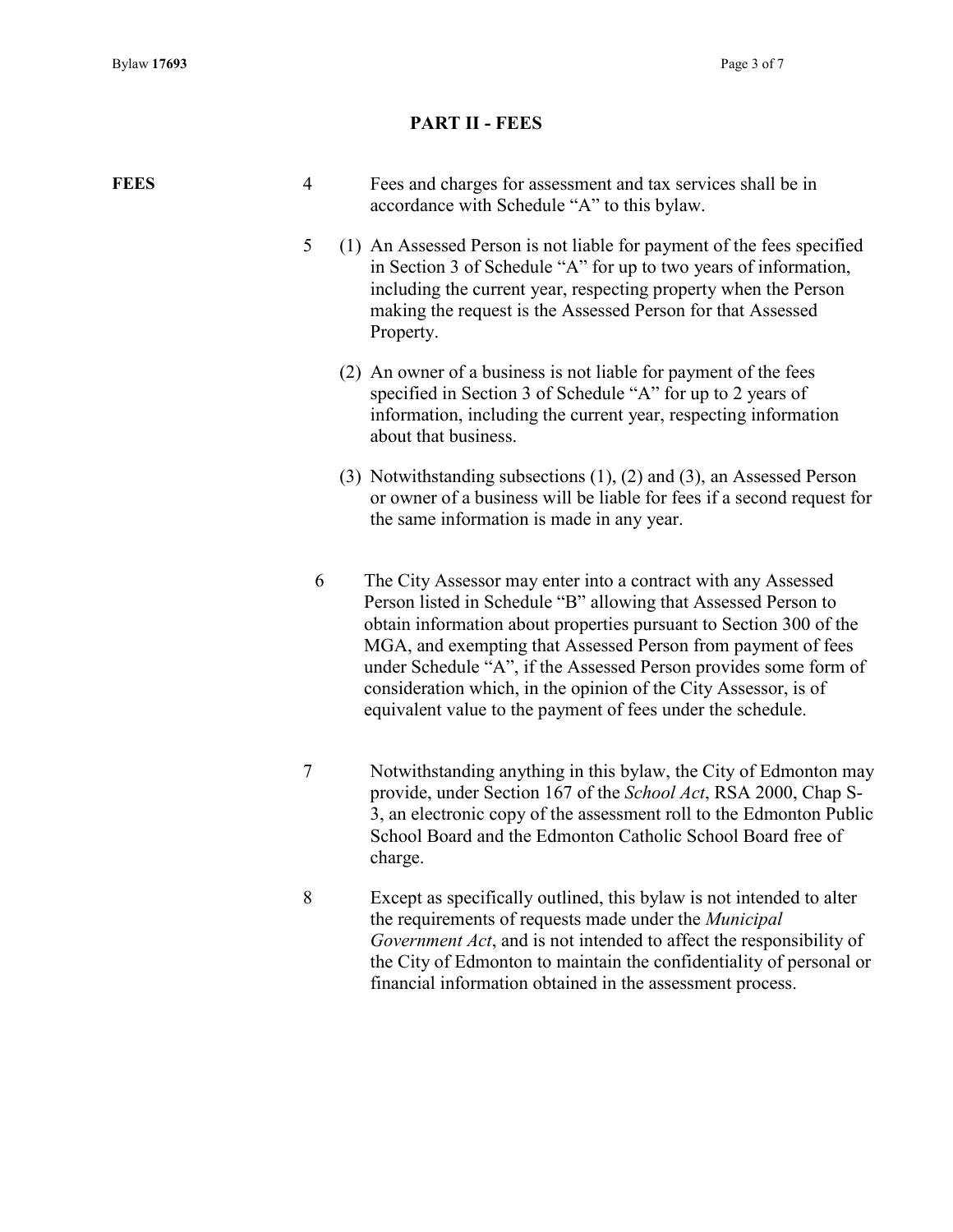Bylaw **17693** Page 4 of 7

### **PART III - GENERAL**

| <b>IN FORM</b><br><b>REQUESTED BY</b><br><b>THE CITY</b> | 9  | Requests made under section 299 or section 300 of the MGA must<br>be in the manner prescribed by the City of Edmonton, Assessment<br>and Taxation Branch.                                                          |
|----------------------------------------------------------|----|--------------------------------------------------------------------------------------------------------------------------------------------------------------------------------------------------------------------|
| <b>NUMBER AND</b><br><b>GENDER</b><br><b>REFERENCES</b>  | 10 | All references in this bylaw will be read with such changes in<br>number and gender as may be appropriate according to whether the<br>reference is to a male or female person, or a corporation or<br>partnership. |
| <b>REPEALS</b>                                           | 11 | Bylaw 15034 is repealed effective January 1, 2017.                                                                                                                                                                 |
| <b>EFFECTIVE DATE</b>                                    | 12 | This bylaw takes effect beginning on January 1, 2017.                                                                                                                                                              |

NOTE: Consolidation made under Section 69 of the *Municipal Government Act,* R.S.A. 2000, c.M-26 and Bylaw 16620 Section 16, and printed under the City Manager's authority)

Bylaw 17693, passed by Council September 20, 2016

#### Amendments

Bylaw 17944, January 1, 2018 Bylaw 18433, January 1, 2019 Bylaw 18912, January 1. 2020 Bylaw 19395, January 1, 2021 Bylaw 19869, January 1, 2022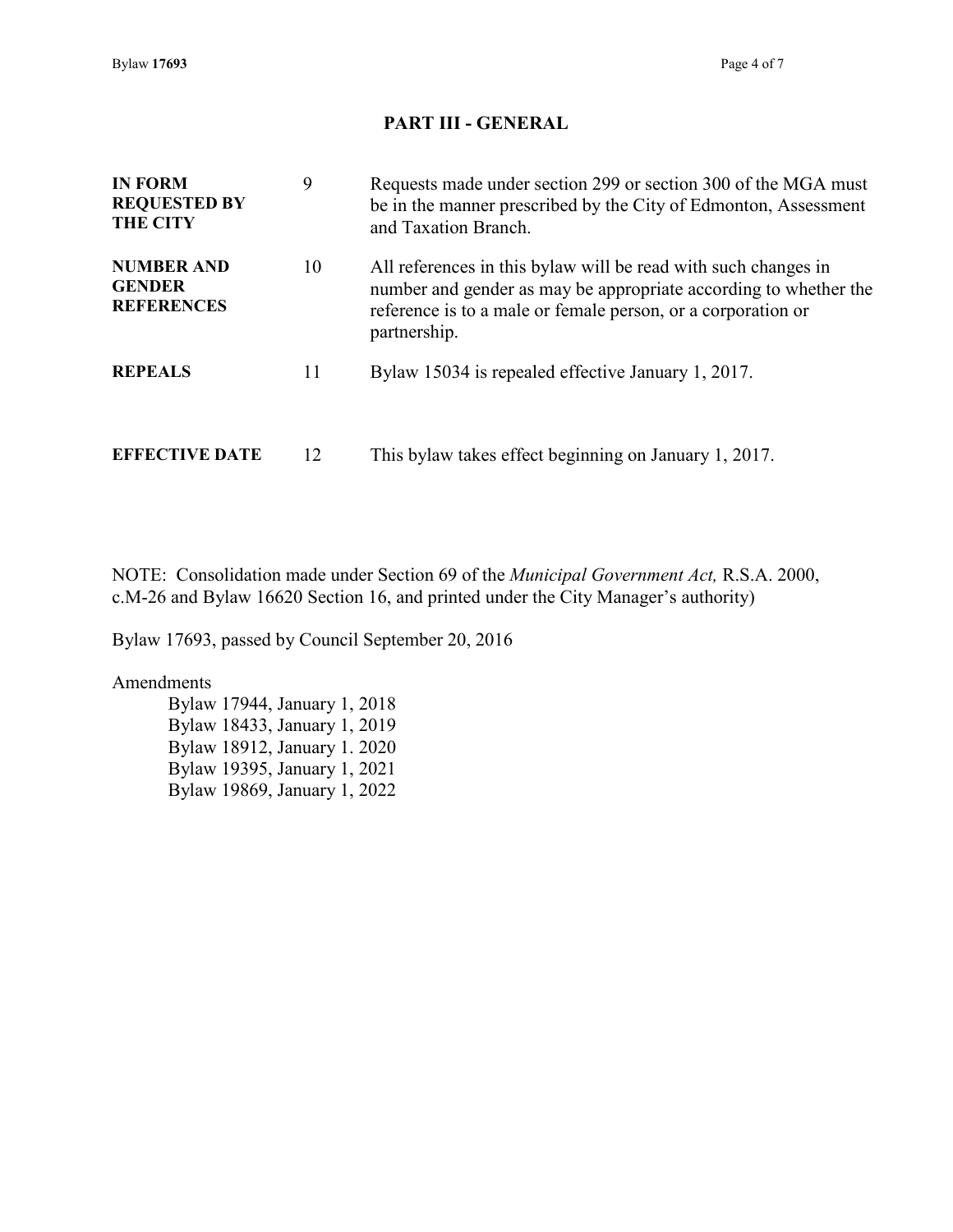### **SCHEDULE A – BYLAW 19869**

| Item           | <b>Service or</b>        | <b>Description</b>                                                    | <b>Service Charge/Fee (per account</b> |                |  |  |
|----------------|--------------------------|-----------------------------------------------------------------------|----------------------------------------|----------------|--|--|
|                | <b>Information</b>       |                                                                       | unless otherwise specified             |                |  |  |
|                |                          |                                                                       | Staff-Assisted                         | <b>On-Line</b> |  |  |
|                |                          | TAX CERTIFICATES/TAX SEARCHES                                         |                                        |                |  |  |
| 1              | Tax Certificate          | A document certifying the amount of taxes imposed for a specific      | \$45.50                                | \$34.50        |  |  |
|                |                          | property for the current year, including the amount of current taxes  |                                        |                |  |  |
|                |                          | owing and the total amount of tax arrears.                            |                                        |                |  |  |
| 2              | Property Tax             | Uncertified information for a specific property, including: property  | \$22.50                                | \$18.00        |  |  |
|                | Search                   | address (if applicable), legal description, current assessment,       |                                        |                |  |  |
|                |                          | current exemption (%), current land use/tax class, year built,        |                                        |                |  |  |
|                |                          | current tax levy, and current balance information.                    |                                        |                |  |  |
|                | PROPERTY TAX INFORMATION |                                                                       |                                        |                |  |  |
| 3              | Other Property           | Uncertified information for a specific property, including current    | \$18.50 per account per                | N/A            |  |  |
|                | Assessment/Tax           | and/or historical copies of tax notices; historical property account  | year of information                    |                |  |  |
|                | Information *            | information including assessment amounts and/or transaction           |                                        |                |  |  |
|                |                          | details. Excluding information available under sections 299 and       |                                        |                |  |  |
|                |                          | 300 of the Municipal Government Act.                                  |                                        |                |  |  |
| $\overline{4}$ | Property Tax             | Uncertified information for all properties in a specific              | \$18.50 per account per                | N/A            |  |  |
|                | Information for          | condominium plan, including unit number, property tax levy and        | year of information, to                |                |  |  |
|                | Condominium              | current account balance.                                              | a maximum of                           |                |  |  |
|                | Plan                     |                                                                       | \$600.00                               |                |  |  |
| 5              | Property Tax             | Uncertified information for a parking or accessory unit located for   | \$22.50 per search                     | \$18.00        |  |  |
|                | Search -                 | a specific condominium unit, including legal description, current     |                                        |                |  |  |
|                | associated               | assessment, current exemption (%), current land use/tax class, year   |                                        |                |  |  |
|                | Parking/Accessory        | built, current tax levy, and current balance information.             |                                        |                |  |  |
|                | Unit                     | Alternatively, the property tax search will indicate if no parking or |                                        |                |  |  |
|                |                          | accessory unit is located for a specific condominium unit with the    |                                        |                |  |  |
|                |                          | same ownership.                                                       |                                        |                |  |  |
| 6              | Property Tax             | Uncertified information for a specific property that was not subject  | \$18.50 per account                    | N/A            |  |  |
|                | Search - New             | to assessment in the current year and was established after the       | searched (minimum                      |                |  |  |
|                | Account                  | condition date, through subdivision, consolidation or condominium     | charge \$37.00;                        |                |  |  |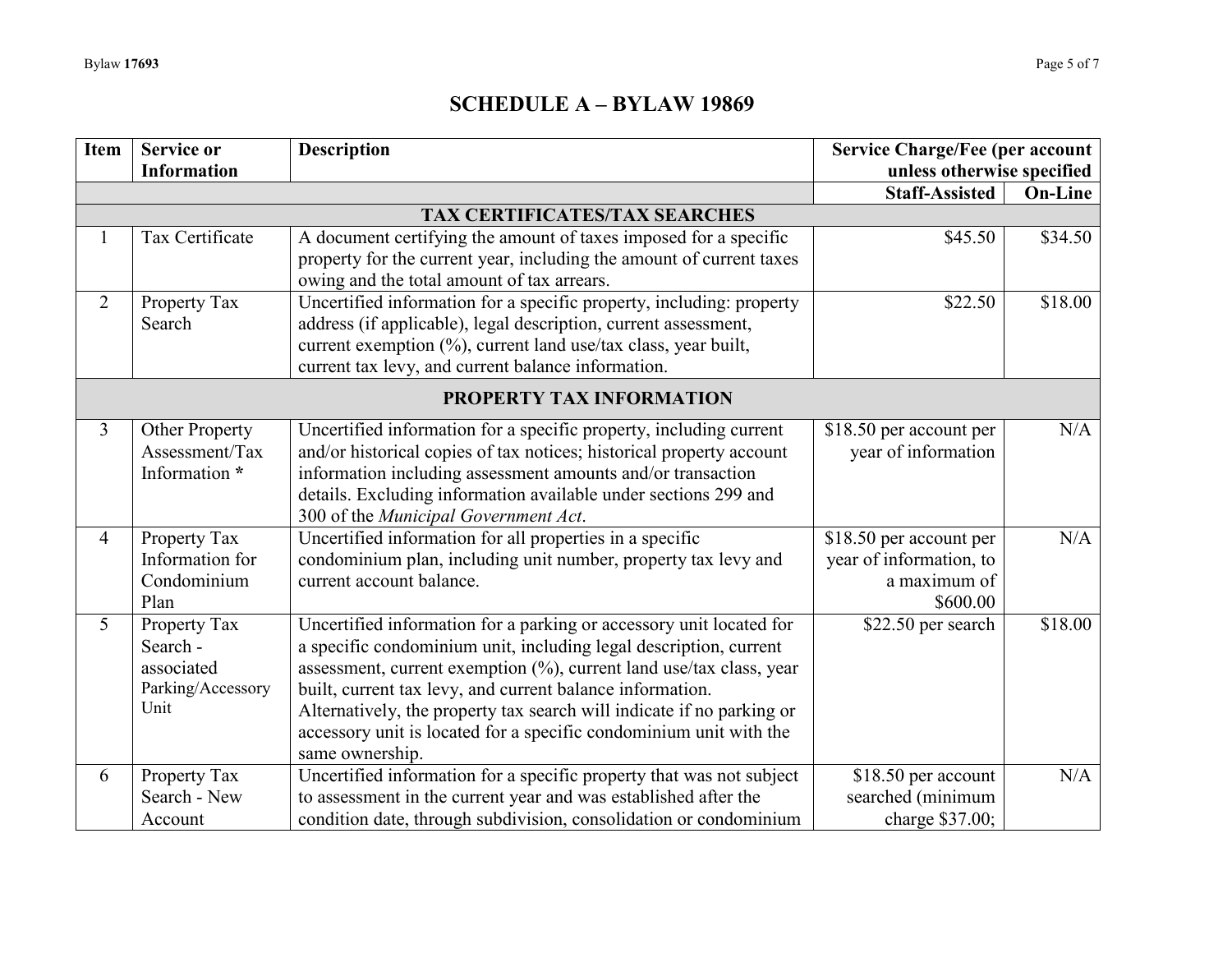|        |                            | plan. This search confirms the current taxes and balance                                                                                | maximum \$600.00)     |     |
|--------|----------------------------|-----------------------------------------------------------------------------------------------------------------------------------------|-----------------------|-----|
|        |                            | information for the property, and includes tax information for the<br>property as it existed prior to the subdivision, consolidation or |                       |     |
|        |                            | condominium plan.                                                                                                                       |                       |     |
| $\tau$ | Local                      | A letter confirming if local improvement charges or special taxes                                                                       | \$30.00               | N/A |
|        | Improvement                | are currently assessed for a specific property, including details of                                                                    |                       |     |
|        | Search                     | the annual charges and current payout information.                                                                                      |                       |     |
|        |                            | <b>LENDING INSTITUTION FEES</b>                                                                                                         |                       |     |
| 8      | Lending                    | Services provided to lending institutions including processing tax                                                                      | \$19.00               | N/A |
|        | Institution                | payments, maintaining mortgage interest information on the                                                                              |                       |     |
|        | Services                   | accounts, providing tax account balance information upon request,                                                                       |                       |     |
|        |                            | and issuing annual electronic tax billing listings. This information                                                                    |                       |     |
|        |                            | will only be provided for accounts that reflect the mortgage                                                                            |                       |     |
|        |                            | company's interest at the time of the request.                                                                                          |                       |     |
|        |                            |                                                                                                                                         |                       |     |
|        |                            | PROPERTY ASSESSMENT INFORMATION                                                                                                         |                       |     |
| 9      | Property                   | Current assessment information report for a specific property or                                                                        | \$30.00               | N/A |
|        | Assessment                 | pro-forma report for a specific non-residential or income producing                                                                     |                       |     |
|        | Report                     | property available to an assessed person.                                                                                               |                       |     |
| 10     | Property                   | A charge for documents/information required to be provided under                                                                        |                       | N/A |
|        | Assessment                 | s.299 or s.300 of the Municipal Government Act and regulations.                                                                         | \$65.00 per hour      |     |
|        | Information                |                                                                                                                                         | s.300 requests - min. |     |
|        | provided under             |                                                                                                                                         | charge of 1 hour      |     |
|        | Section 299 or             |                                                                                                                                         |                       |     |
|        | 300 of the MGA             |                                                                                                                                         | s.299 request - min.  |     |
|        |                            |                                                                                                                                         | charge of 1.5 hours   |     |
|        |                            |                                                                                                                                         |                       |     |
|        |                            |                                                                                                                                         | plus photocopying     |     |
|        |                            |                                                                                                                                         | charges of \$0.30 per |     |
|        |                            |                                                                                                                                         | page                  |     |
|        |                            | <b>COLLECTION COSTS</b>                                                                                                                 |                       |     |
| 11     | Tax Recovery               | A charge applied to a property account at the time a Tax Recovery                                                                       | \$100.00              | N/A |
|        | <b>Notification Filing</b> | Notification is registered against the Certificate of Title for that                                                                    |                       |     |